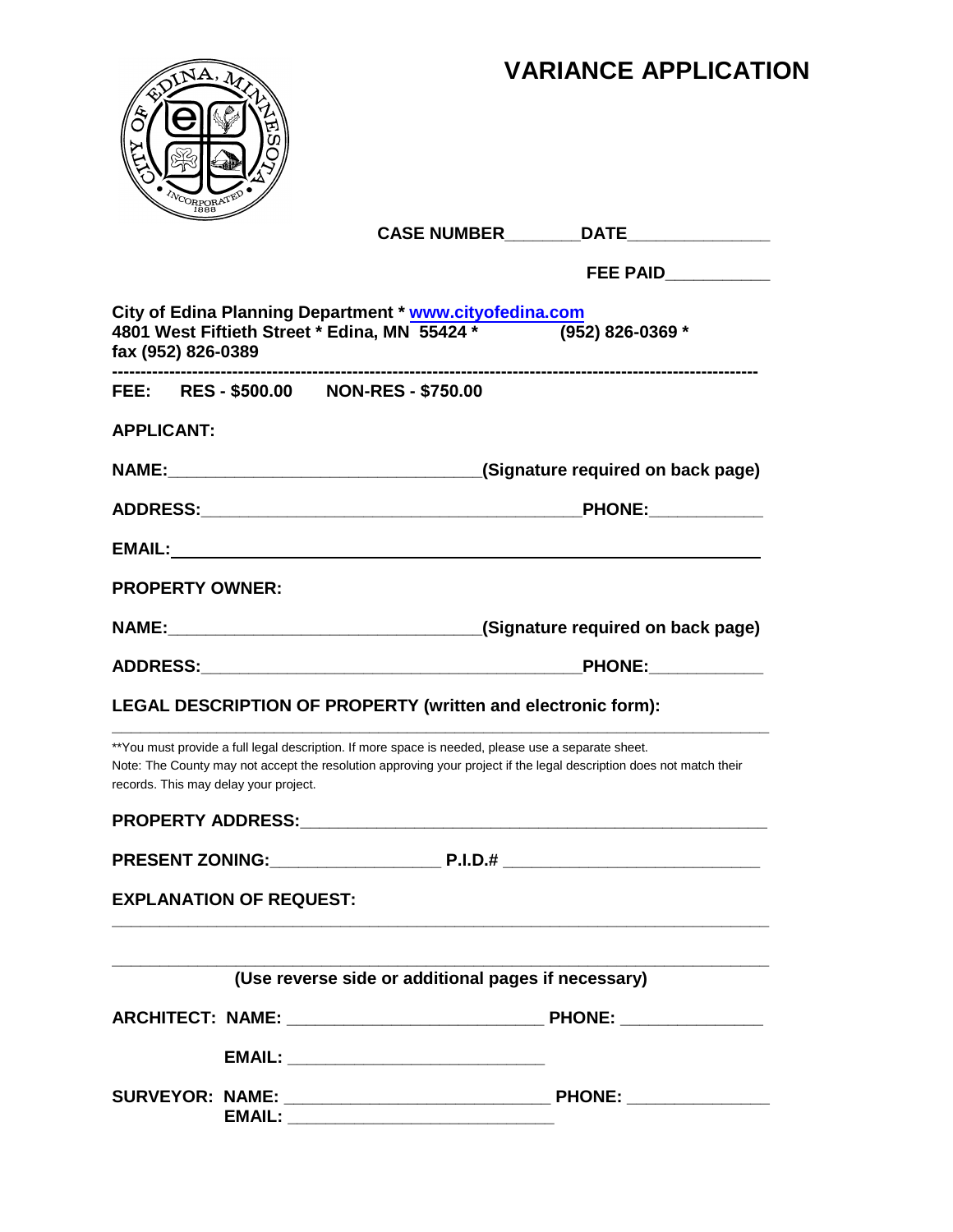**Minnesota Statues and Edina Ordinances require that the following conditions must be satisfied affirmatively. Please fully explain your answers using additional sheets of paper as necessary.** 

| The Proposed Variance will:                                                                                                                             | <b>YES</b> | <b>NO</b> |
|---------------------------------------------------------------------------------------------------------------------------------------------------------|------------|-----------|
| Relieve practical difficulties in complying<br>with the zoning ordinance and that the use<br>is reasonable                                              |            |           |
| <b>Correct extraordinary circumstances</b><br>applicable to this property but not<br>applicable to other property in the vicinity<br>or zoning district |            |           |
| Be in harmony with the general purposes<br>and intent of the zoning ordinance                                                                           |            |           |
| Not alter the essential Character of a<br>neighborhood                                                                                                  |            |           |

┓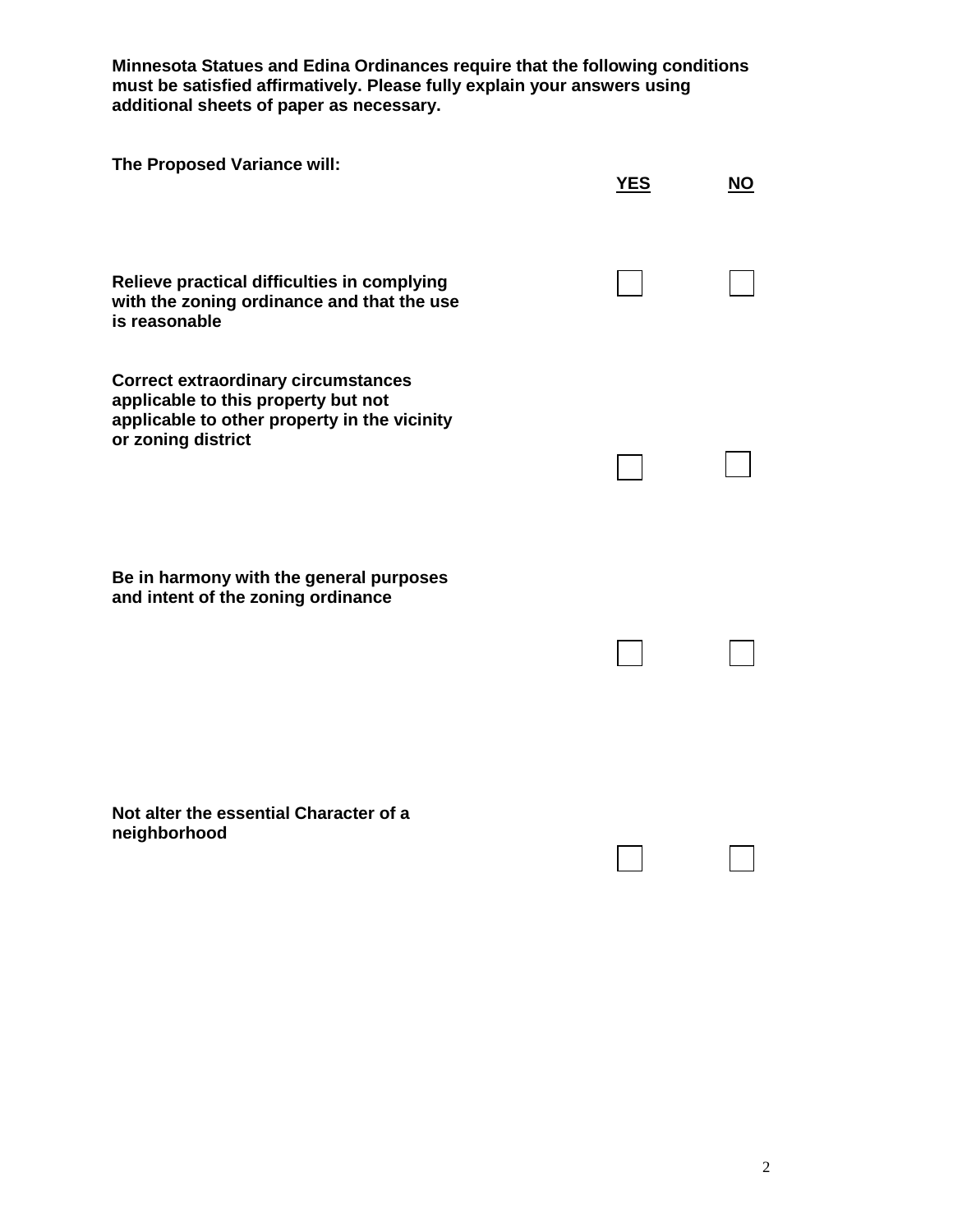**Detailed Application Requirements:** Unless waived by the Planning Department, you must complete all of the following items with this application. An incomplete application will not be accepted.

- $\overline{\phantom{a}}$ Completed and signed application form.
- $\overline{\phantom{a}}$ Application fee (not refundable). Make check payable to "City of Edina."
- $\overline{\phantom{a}}$ One (1) Copy of drawings to scale.
- $\overline{\phantom{a}}$ Five (5) 11x17 copies of drawings, including elevations and survey, photographs and other information to explain and support the application. Copies must be collated.
- $\overline{\phantom{a}}$ A current survey is required. Please refer to "Exhibit A."
- $\overline{\phantom{a}}$ Grading, drainage, erosion control and stormwater management plan. Grading plan must include existing and proposed two-foot contours, and location and size of pipes and water storage areas. The grading and erosion control plan along with a stormwater management plan must be signed by a licensed professional engineer. The stormwater management plan must detail how stormwater will be controlled to prevent damage to adjacent property and adverse impacts to the public stormwater drainage system.
- $\overline{\phantom{a}}$ Variance requests require scale drawings to explain and document the proposal. The drawings are not required to be prepared by a professional, but must be neat, accurate and drawn to an acceptable scale. The drawings may vary with the proposal, but should include a site plan, floor plans and elevations of the sides of the building which are affected by the variance.
- Elevation drawings of all new buildings or additions and enlargements to existing buildings including a description of existing and proposed exterior building materials. **For single-family home projects, elevations drawings must include a rendering of the proposed home AND the existing homes on either side as seen from the street.**

## **VARIANCE GUIDELINES AND APPLICATION INFORMATION**

The City of Edina Planning Department encourages healthy development within the city of Edina. Although this document is meant to serve as a guide for the application process for development through the Planning Department it is by no means comprehensive. The Planning Staff recommend that you schedule a meeting to answer any questions or to discuss issues that may accompany your project. It is much easier to tackle problems early on in the process. The office number for the Planning Staff is (952) 826-0465.

#### **Variance Information**

The Edina Planning Commission has been established to consider exceptions (variances) from the Land Use, Platting and Zoning Ordinance (Chapter 36), the Antenna Ordinance (Chapter 34), the Sign Ordinance (Chapter 36) and the Parking and Storage of Vehicles and Equipment Ordinance (Chapter 26).

The variance procedure is a "safety valve" to handle the unusual circumstances that could not be anticipated by these ordinances. The Commission is charged to only grant a petition for a variance if it finds:

1. That strict enforcement of the ordinance would cause practical difficulties because of circumstances unique to the petitioner's property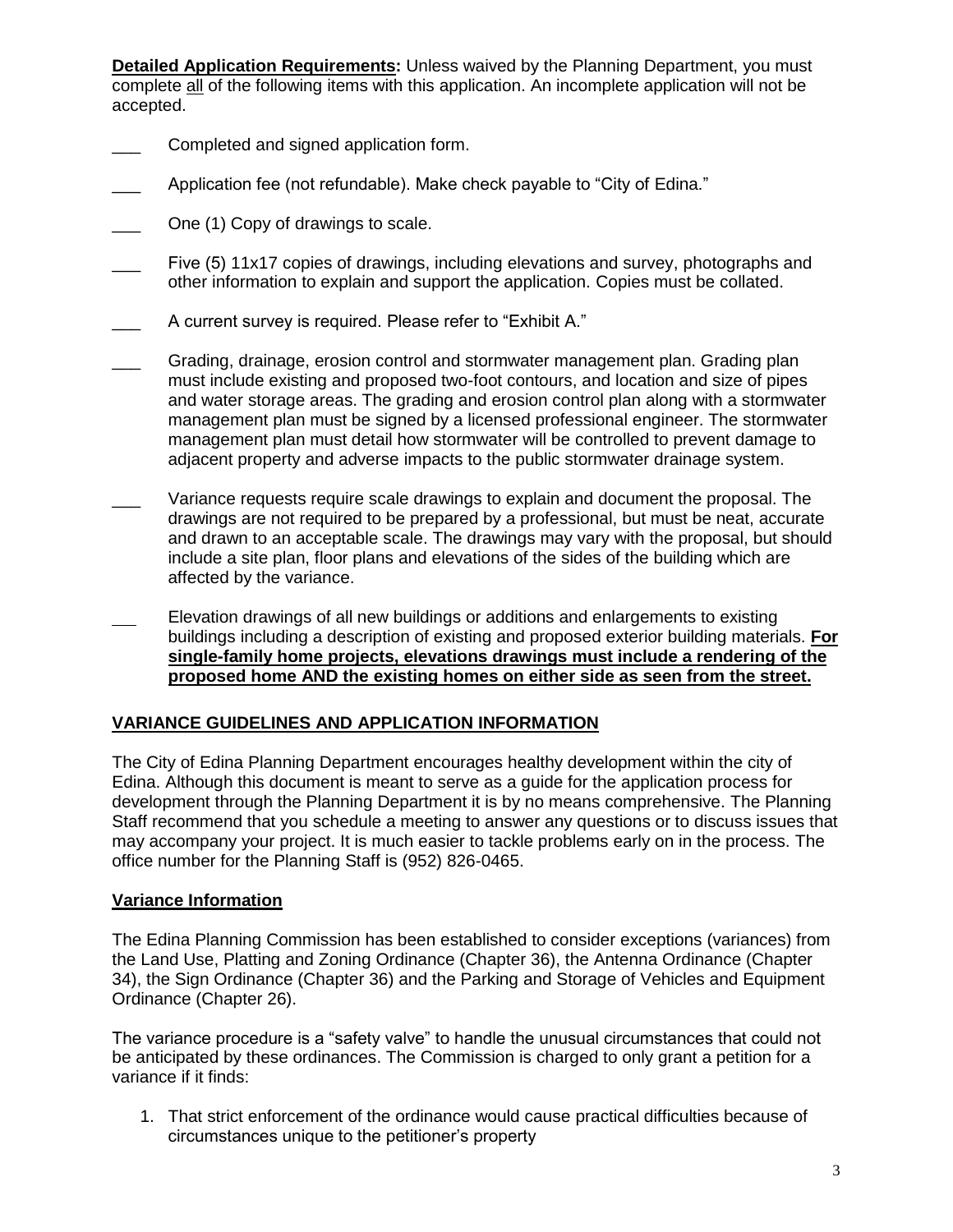- 2. That the granting of the variance is in keeping with the spirit and intent of the ordinance.
- 3. Would not alter the essential character of the neighborhood.

"Practical Difficulties" means that:

- 1. The property in question cannot put to a reasonable use as allowed by the ordinance
- 2. The plight of the petitioner is due to circumstances unique to his/her property which were not created by the petitioner
- 3. The variance, if granted, will not alter the essential character of the property or its surroundings.

\*\*Economic considerations alone shall not constitute an undue hardship if reasonable use for the petitioner's property exists under the terms of the ordinance.

**Application:** Applications are submitted to the Planning Department. Offices are open Monday through Friday, 8 AM to 4:30 PM.

**Deadlines for Applications:** Applications need to be submitted at least **thirty days** before the meeting. This allows the City of Edina time to notify surrounding property owners of the date of the hearing and details of the variance. It is helpful to submit the application as soon as possible to secure an early hearing position.

**Notice of Public Hearing:** Notice is mailed to all property owners (of record at City Hall) that are located within 200 feet of the site. Notice is mailed ten (10) days prior to the hearing. You are encouraged to contact adjacent or close owners and advise them of your proposal prior to the notice of the hearing. You may wish to provide statements of "no objection to the variance" from the nearby property owners.

**Meetings and Public Hearings:** Meetings of the Planning Commission are scheduled on the second and fourth Wednesday of each month. The meetings are held at 7:00 pm in the Edina City Hall Council Chambers, 4801 West 50<sup>th</sup> Street. *Each meeting is limited to five variance cases on a first come, first serve basis.* Additional requests are delayed until subsequent meetings. Meetings are formal public hearings with a staff report, comments from the proponent and comments from the audience. It is important the owner or a representative attend the meeting to answer questions.

**Staff Report:** After review of the drawings submitted and a visit to the site staff prepares a report. This report, along with any supporting drawings and materials, are sent to the Zoning Board in advance of the meetings. Board members may visit the site before the meeting. All plans, emails and written information are public information, and may be used in the staff report and distributed to the public.

**Board Membership:** The Planning Commission serves as the Zoning Board. Five members are required for a quorum.

**Decisions by the Planning Commission:** The Planning Commission may approve, deny or amend the variance request and establish conditions to ensure compliance or protect surrounding property owners. The Planning Commission generally makes a decision at the scheduled hearing. Occasionally, however, a continuance to another meeting may be necessary.

**Appeals:** Decisions of the Planning Commissionare final unless appealed to the City Council in writing within 10 days. The proponents, any owner receiving notice of the hearing or the staff may appeal decisions. Appeals are rare and they can be time consuming because a new hearing is required before the full City Council. Appeals must be filed with the City Clerk.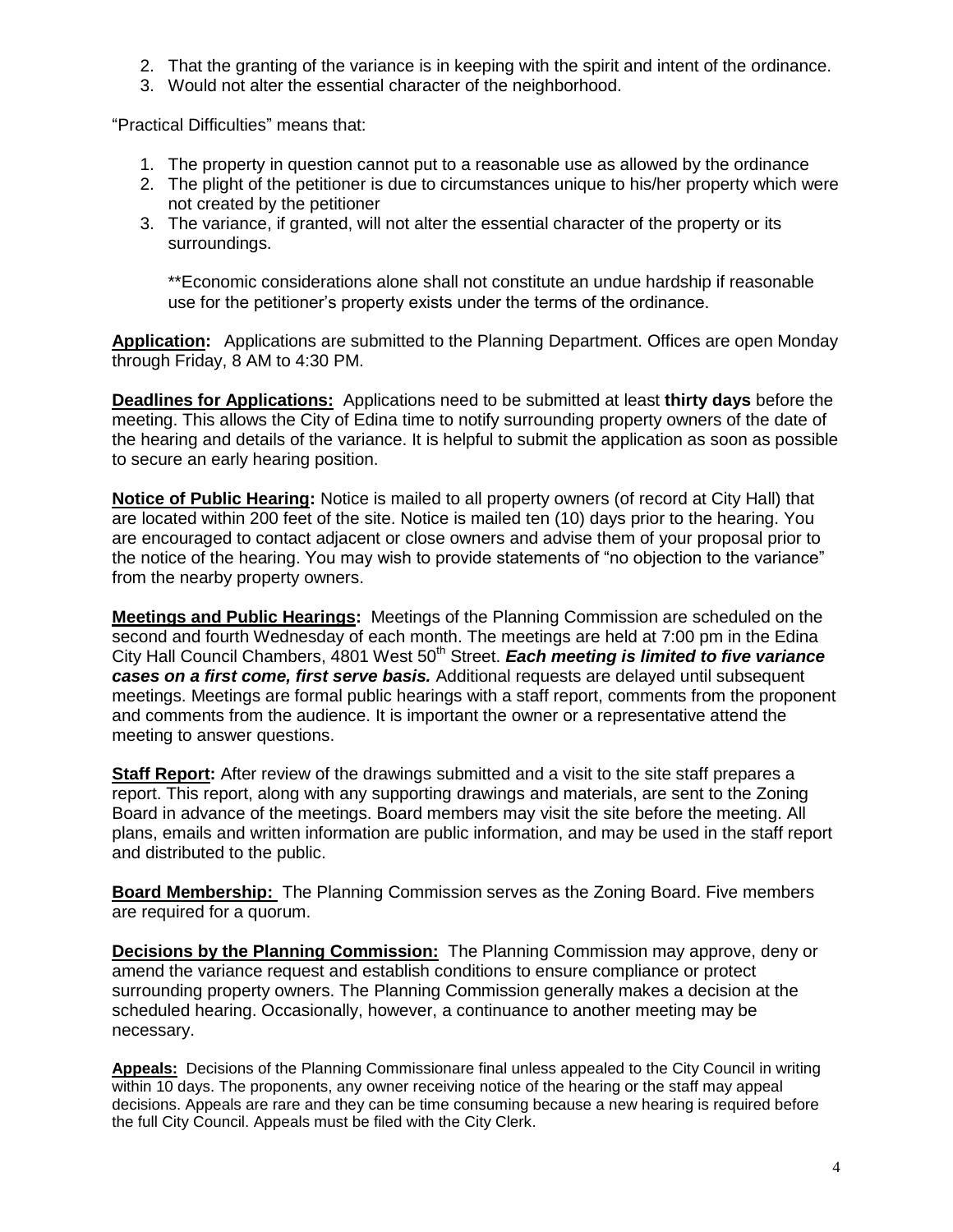**Legal Fee:** It is the policy of the City to charge applicants for the actual cost billed by our attorneys for all legal work associated with the application. An itemized bill will be provided which is due and payable within thirty (30) days.

**\*\* Filing an Approved Variance:** The applicant is required to file an approved variance resolution with the County. Documents necessary for filing will be provided by the Planning Department.